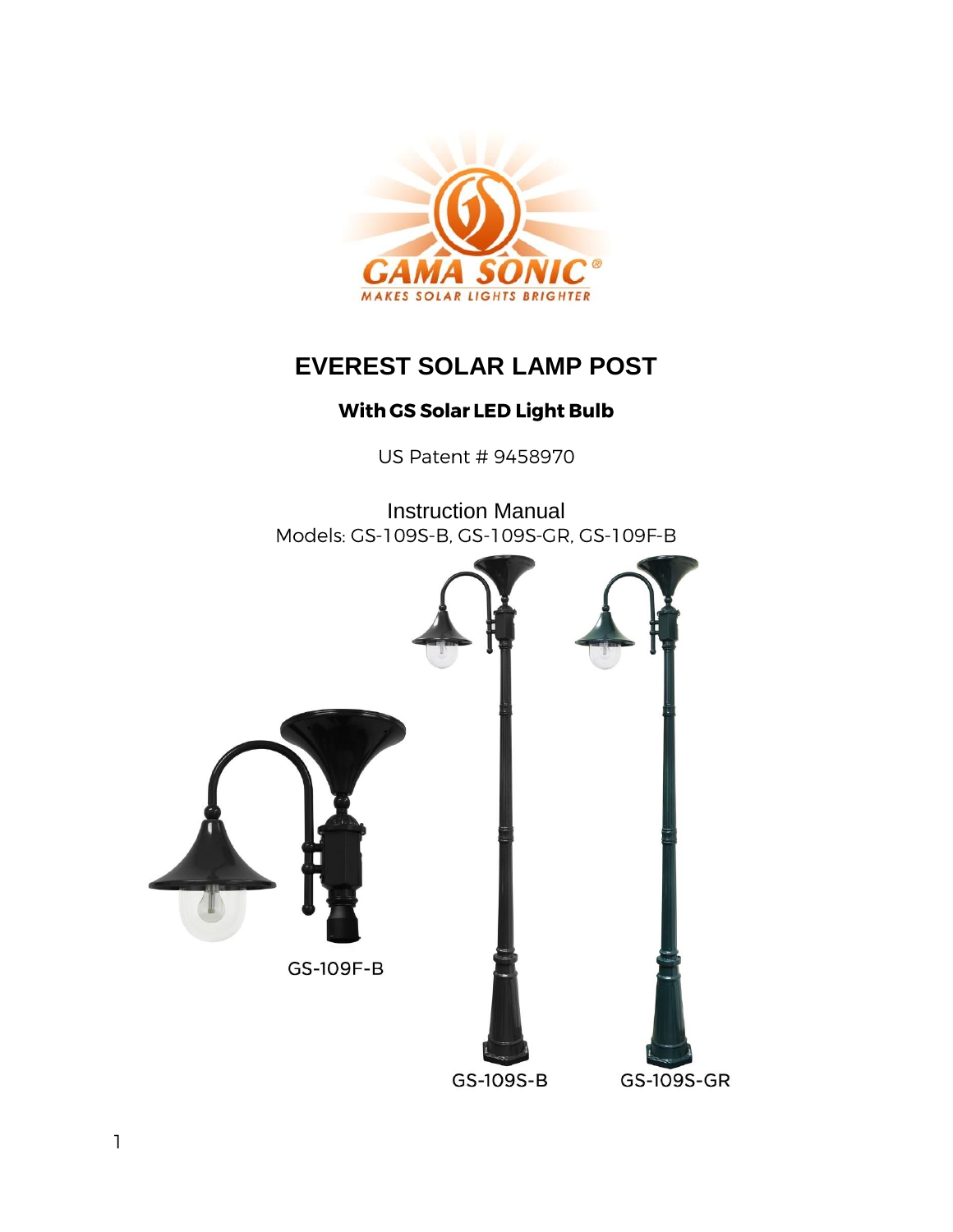### **Introduction**

Thank you for your purchase. GAMA SONIC® solar-charged accent lighting eliminates the problems associated with most solar lighting available today. GAMA SONIC® solarcharged lights are brighter and last all night with a typical solar charge. Unique design, superior light output and numerous installation options confirm the outstanding value of our product.

GAMA SONIC® has been recognized as a worldwide leader in the lighting industry for over 20 years. The company also offers unique multi-purpose rechargeable products that range from fans with built in radios to emergency lighting products.

For technical assistance and more information call our Toll Free number: **1-800-835-4113** (only within the US)

Visit our website or download the latest version of your instruction manual: www.gamasonic.com Or www.gamasonic.com/user-guides

Please read the instruction manual carefully to obtain the best results from your purchase.

#### **Solar Light Location:**

For optimum light duration throughout the night, it is very important to place your solar light in a spot where it will receive the maximum amount of direct sunlight throughout the day.

*Note: The unit will operate optimally after 2 full days of charging in direct sun, and in the "on position*

**WARNING: GAMA SONIC® Light bulbs are not to be used in other electrical sockets these are low-voltage light bulbs that are built and designed for our products only!**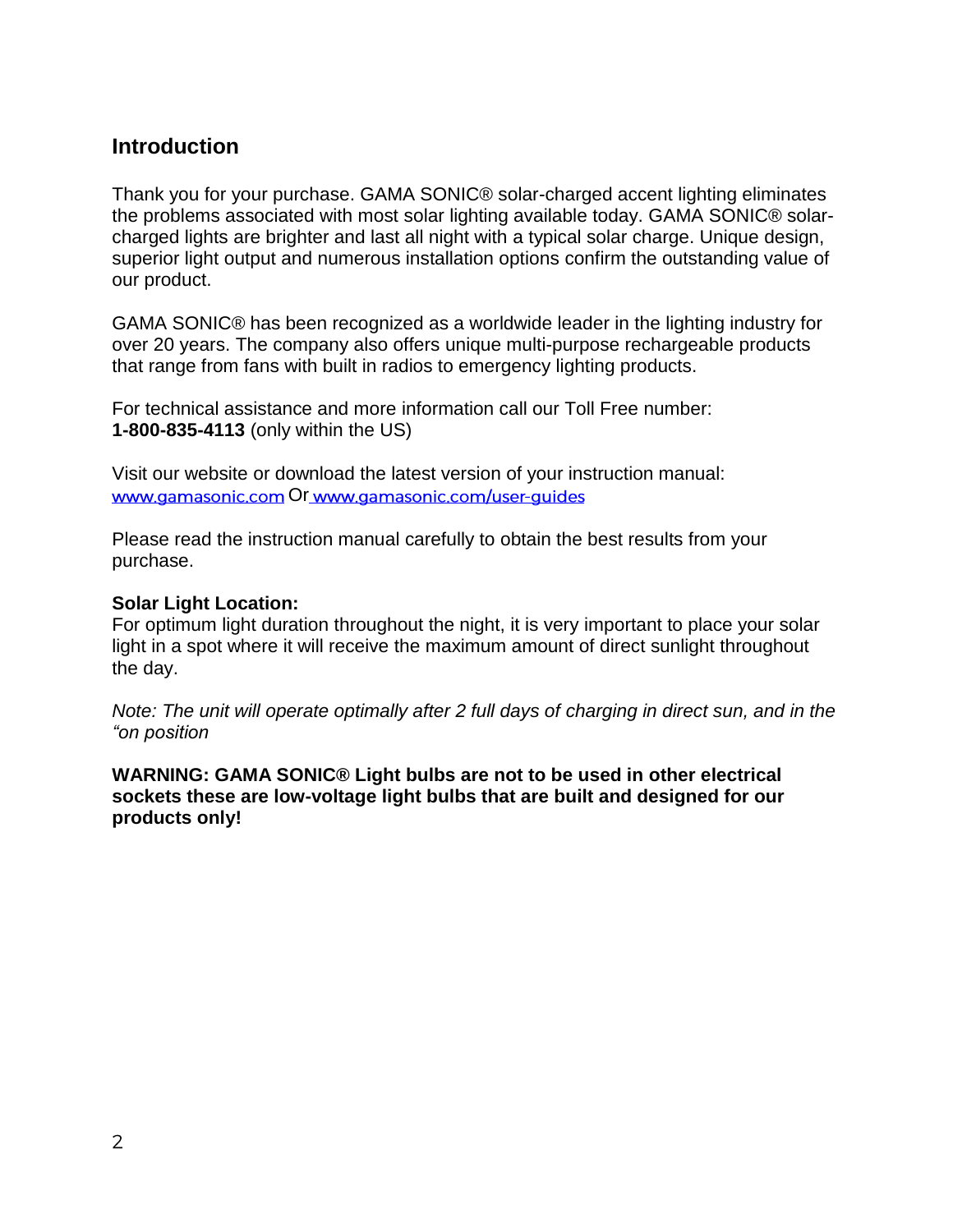## **What's Inside**

Open your package and remove the contents. Check to make sure all pieces are present and accounted for.



## Tools needed:

**A GS-109S**

Tools that are needed but not supplied with the solar lamp post set are: a screw driver, a wrench and an electrical drill that will be used to anchor the lamp base to the ground.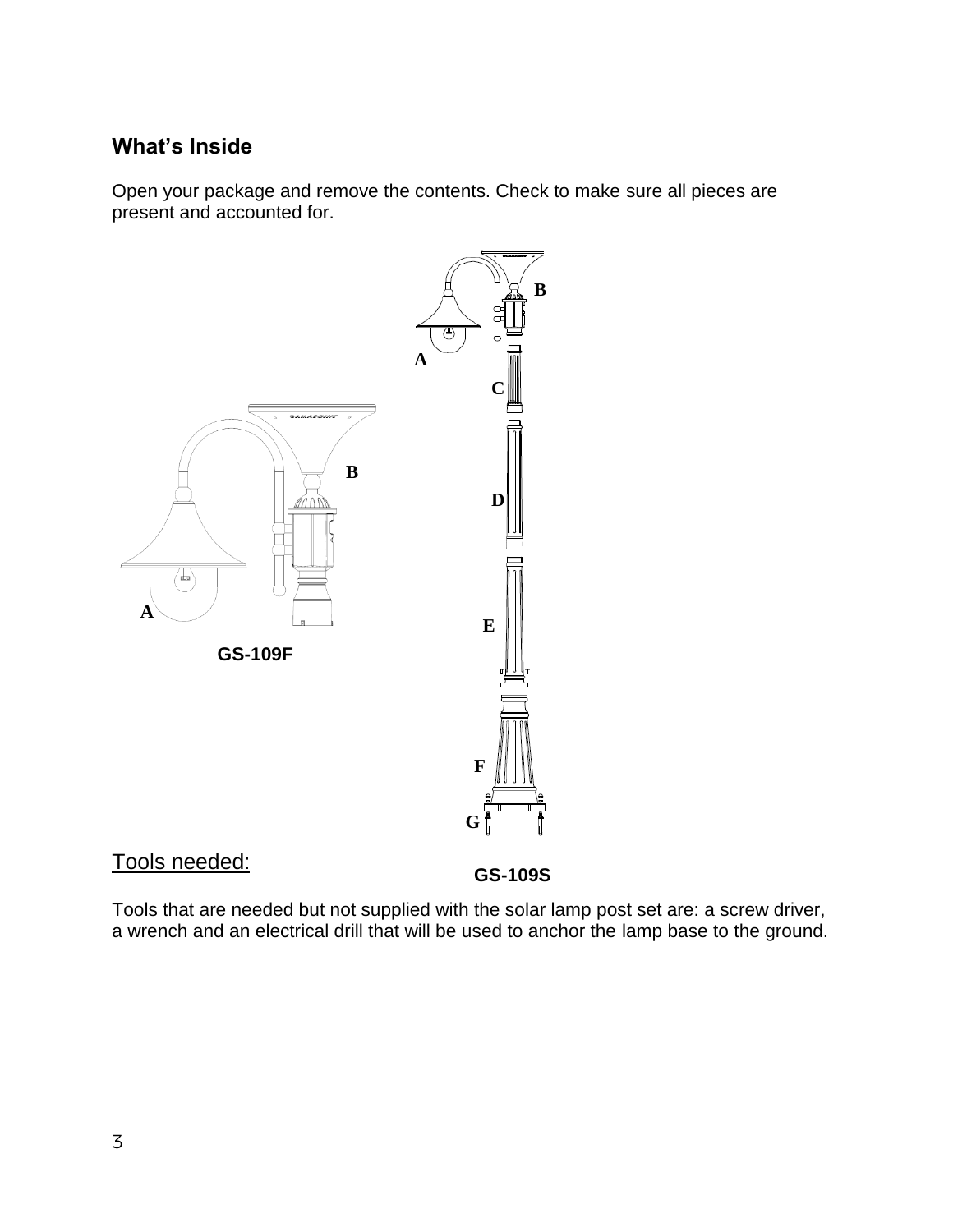## **Operation Instructions**

• Turn the On/Off switch on the lamp head (B) to Economy or High position. Economy lasts longer using dimmer light, High- Brighter light output (Fig. 1).



### **Installation Instructions**

#### **NOTE: If you are replacing an existing gas/electric post light, you must consult a certified technician to cancel them before installation.**

#### *GS-109S*

- 1. Use an electric drill to make three holes into a solid surface no smaller than the fastening screws (G). The holes shall be lined up with the holes of the lamp base (F).
- 2. Put the fastening screws (G) into the drilled holes with their threaded ends facing up.
- 3. Place lamp base onto fastening screws and secure base with the nuts using a wrench. Cover the bolts with the plastic covers provided.
- 4. Make sure the lamp base (F) is stable before installing Part (E).
- 5. Place part (E) on top of part (F) and tighten with the provided screws using a wrench.
- 6. Screw part (D) to part (E), part (C) to part (D) and part (B) to part (C).

#### *GS-109F*

Install the lamp onto your existing 3" post, using the screws provided

## **Replacing the Batteries**

*After several years of use, the battery may need replacing.*

- 1. Remove the two screws holding the battery compartment lid. (B) (Fig. 2)
- 2. Remove the lid to expose the inside.
- 3. Unplug the batteries inside and replace them with the new batteries using the clips.

*This lamp takes two Li-Ion 3.2V/3000 mAh battery pack. Extra batteries can be purchased through our authorized dealers or by going to* [www.gamasonic.com](http://www.gamasonic.com/)